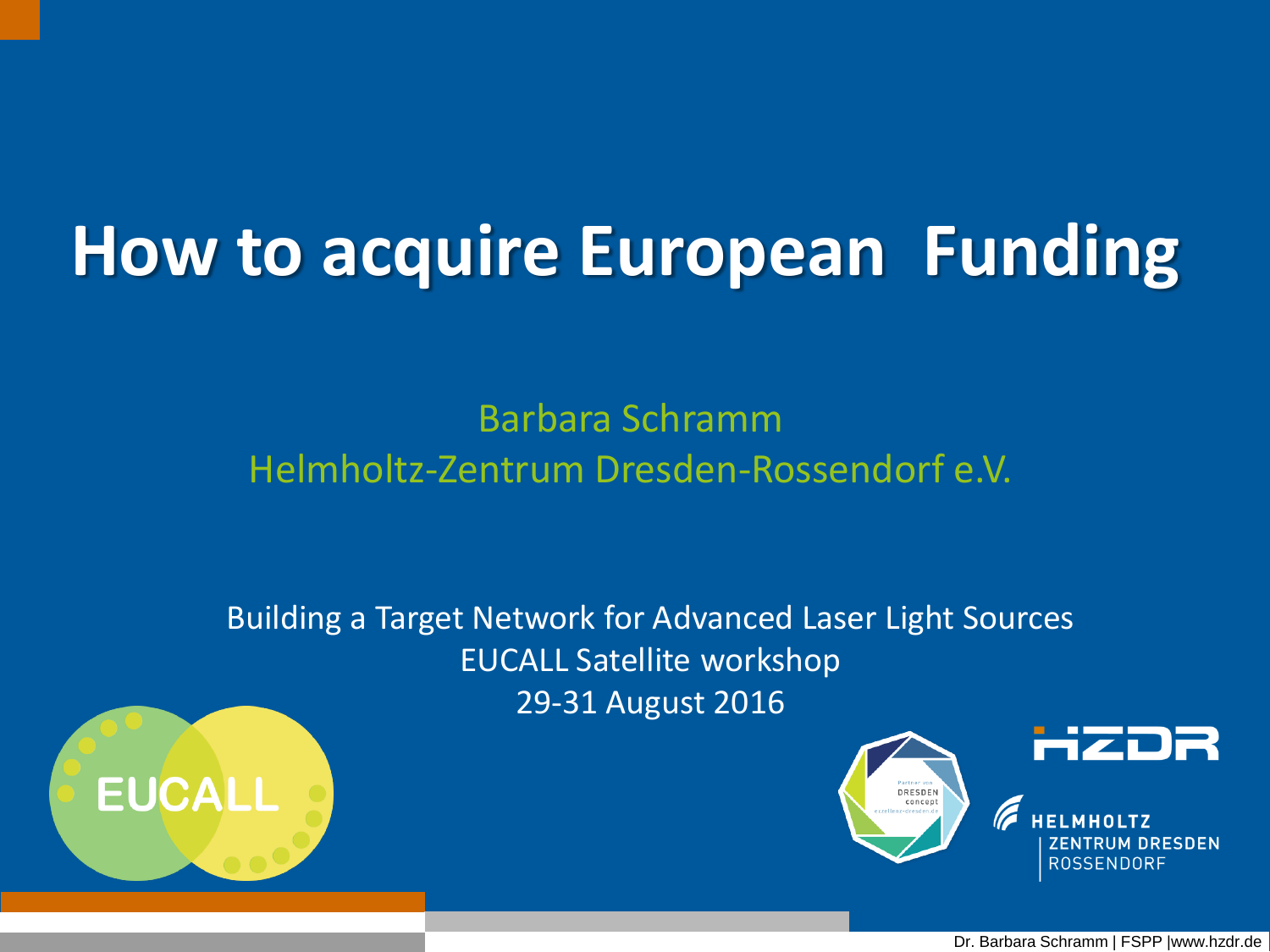### **Challenge**

strong increase of

 $\triangleright$  availability (European XFEL, SwissFEL, ELI facilities)

- accessibility (LaserLab, CALIPSOplus (?), ELI-ERIC)
- $\triangleright$  repetition rate (1-10 Hz)

of advanced laser light sources for European users within the next few years

request for a large number of targets

- **but** users lack
	- $\triangleright$  knowhow on production of targets
	- $\triangleright$  equiment/ infrastructure for target production
	- $\triangleright$  money



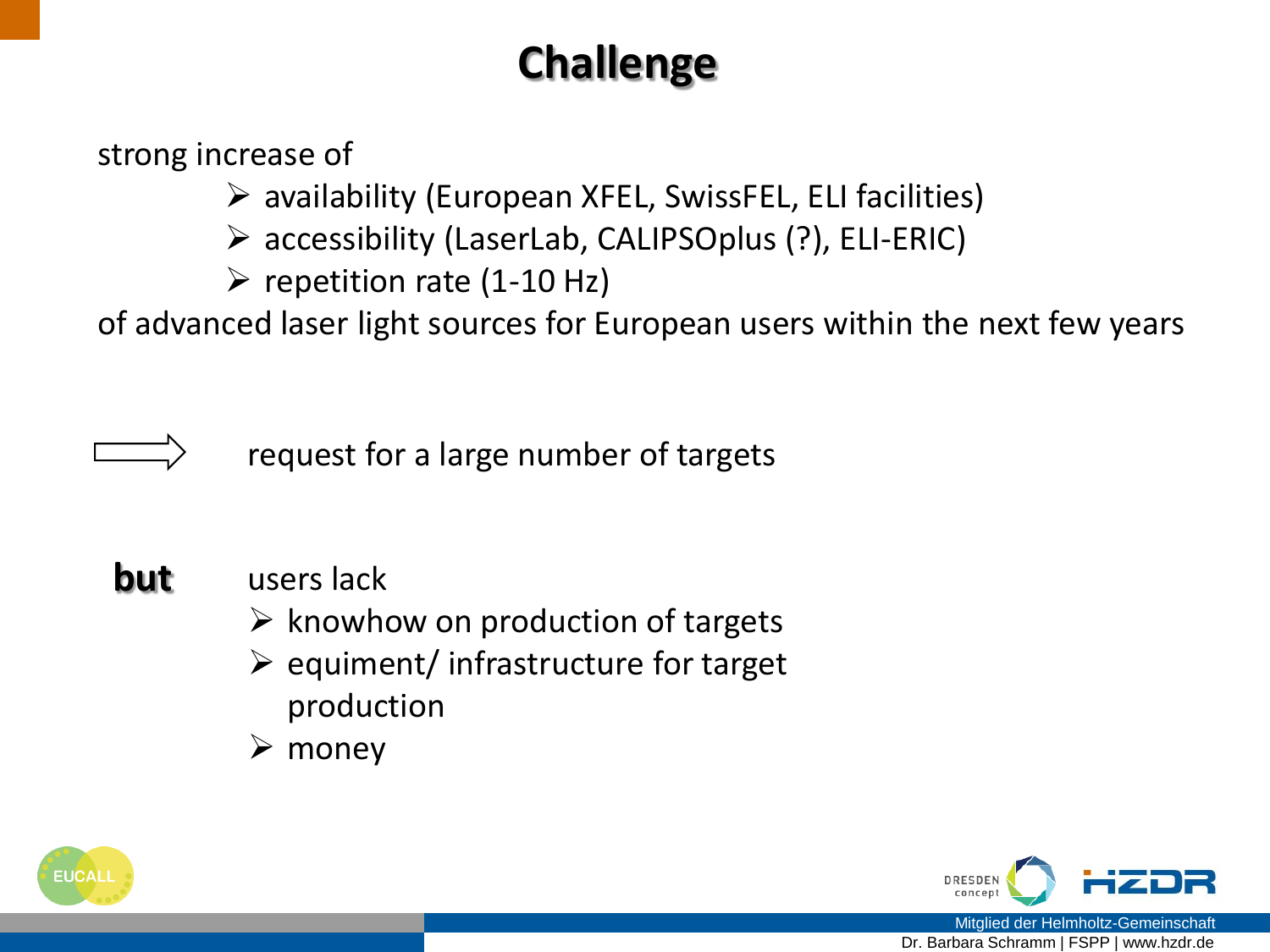### **Idea**

- $\triangleright$  create a target fabrication network
- provide access *free-of-charge* to a pool of target fabricating institutions
- $\triangleright$  financing by the EU, similar format as e.g. LaserLab, CALIPSOplus (?)





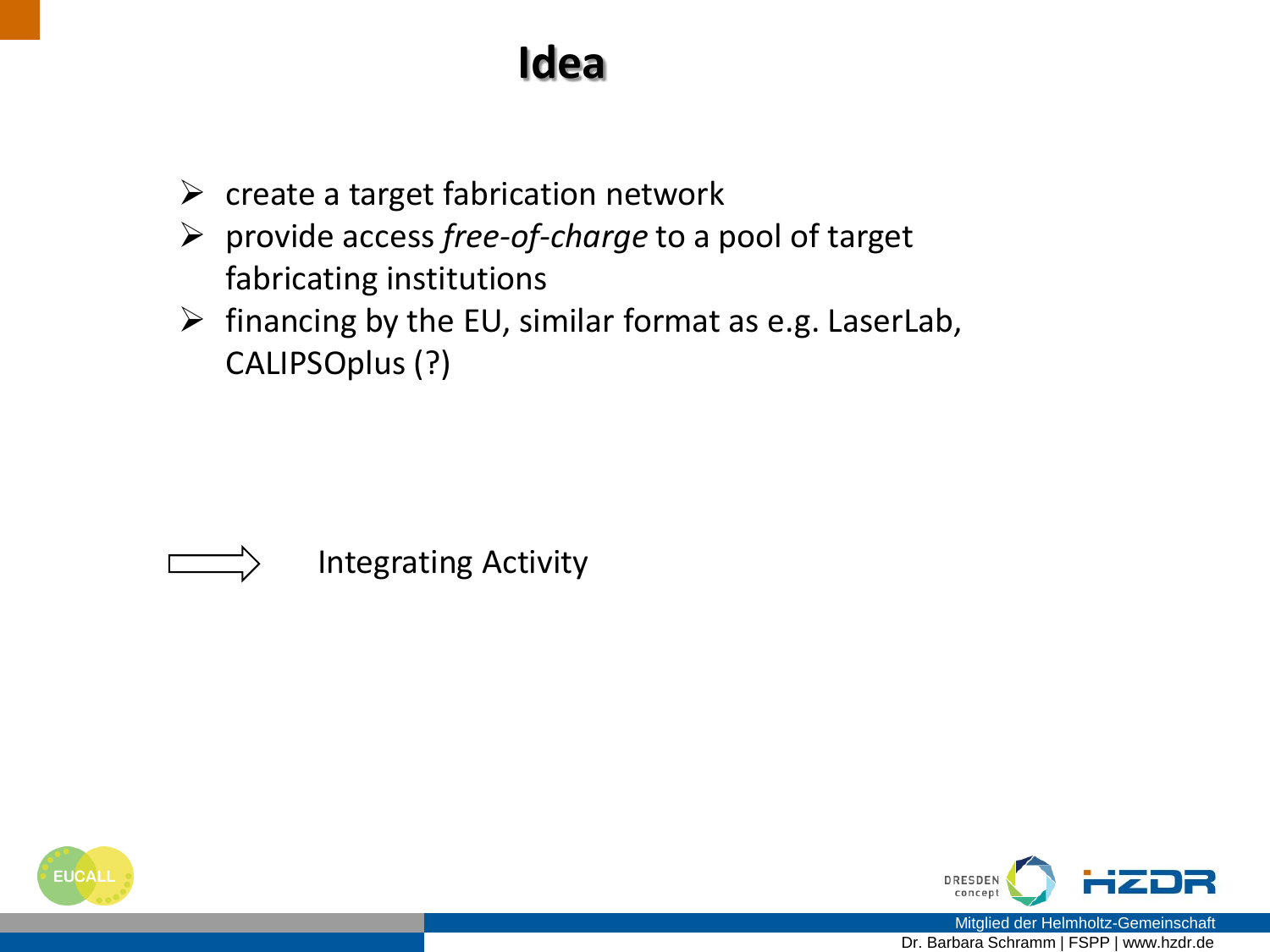### **Integrating Activities**



Research Infrastructues (RI) **Integrating Activities**

- $\triangleright$  mandatory combination of 3 activities
	- provision of **trans-national access**
	- **cooperation** between infrastructures, scientific communities, industry
	- **joint research** activities to improve the integrated services
- $\triangleright$  4 years
- $\triangleright$  starting communities (≤ 5 Mio EUR)  $\leftrightarrow$ advanced communities ( $\leq 10$  Mio EUR)



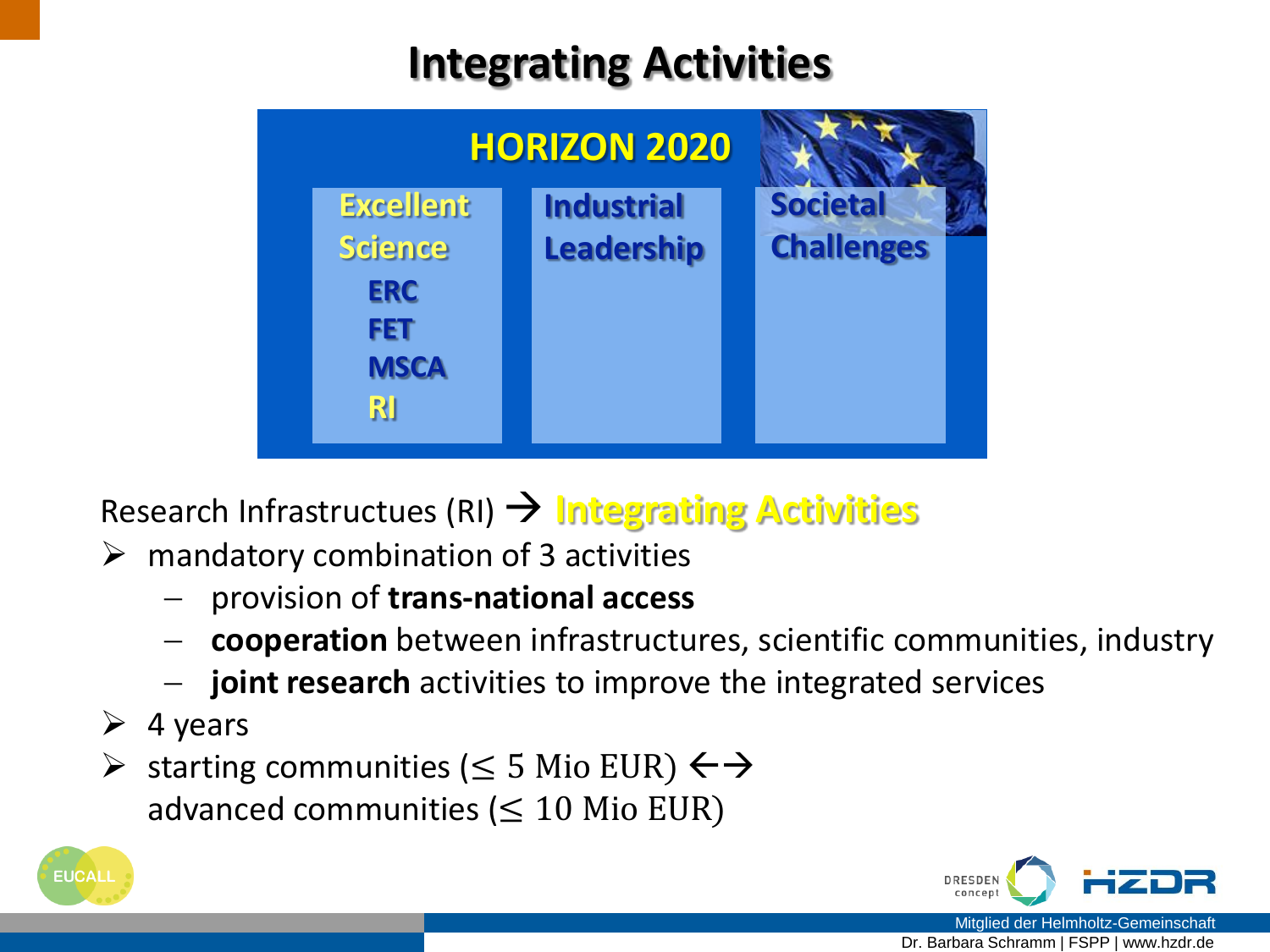### **Target Network as Integrating Activity Trans-national Access**

### **Offer to the users:**

- $\triangleright$  remote access to pool of fabrication labs
- $\triangleright$  consultancy on the best infrastructure
- $\triangleright$  development of targets suiting the needs of the users
- $\triangleright$  production of the targets

#### **Access costs charged to the project:**

personnel costs of scientists, engineers, technicians working on target production

#### **Selection of researchers:**

independent peer-reviewed evaluation of research proposals scientific excellence as predominant selection criterion



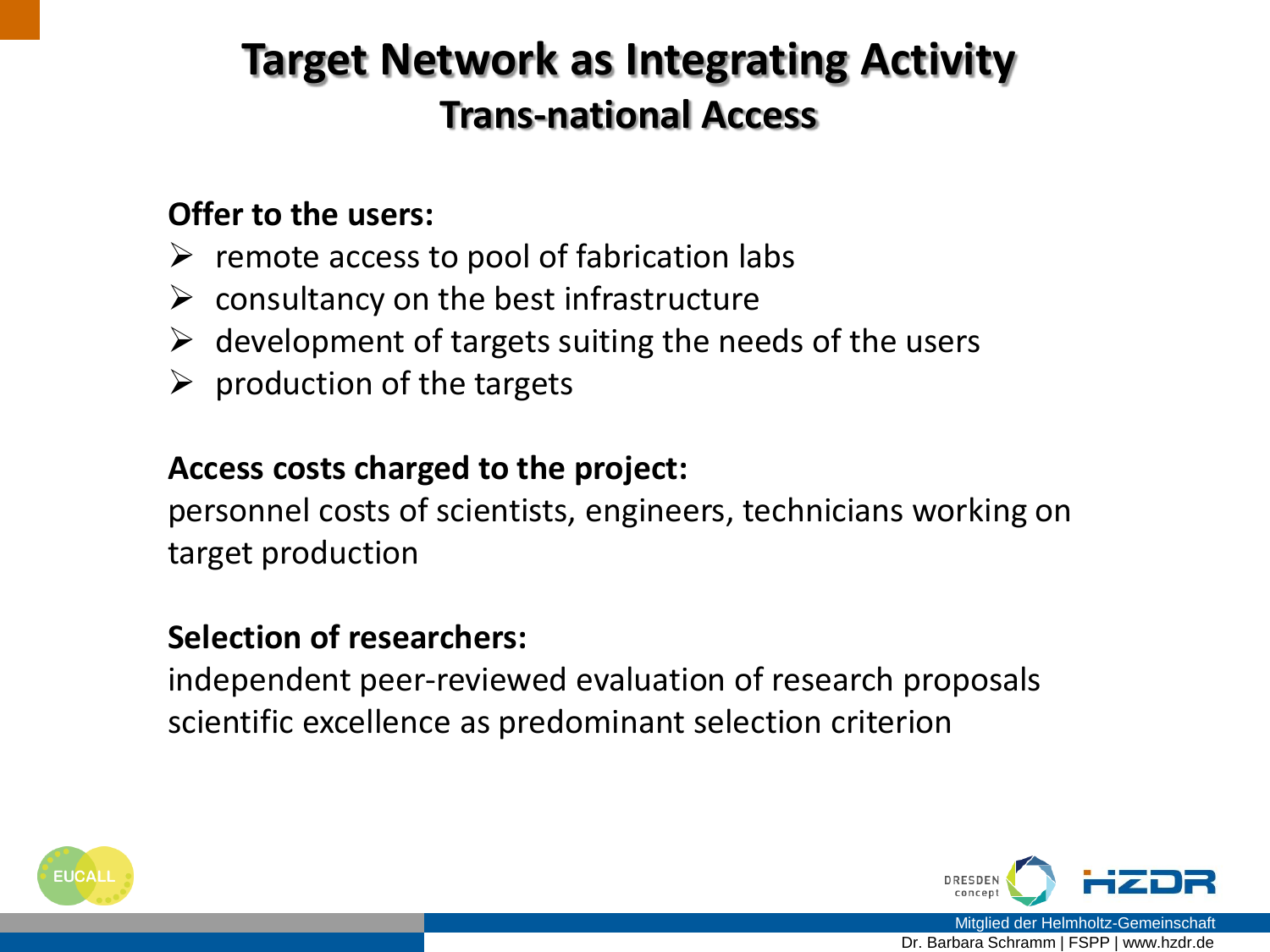### **Target Network as Integrating Activity Networking and Joint Research Activities**

#### **Networking Activities**

- $\triangleright$  Dissemination activities (website, broschure, poster to be exhibited at conferences)
- $\triangleright$  Reinforcing partnership with industry
- $\triangleright$  Definition of common standards
- $\triangleright$  Spreading good practice
- $\triangleright$  Trainings, staff exchange
- $\triangleright$  Coordination with related initiatives (e.g. Laserlab)
- $\triangleright$  Definition of Data management plans
- $\triangleright$  Sustainability of the network beyond the project running time, business plans

**Joint Research** on target production



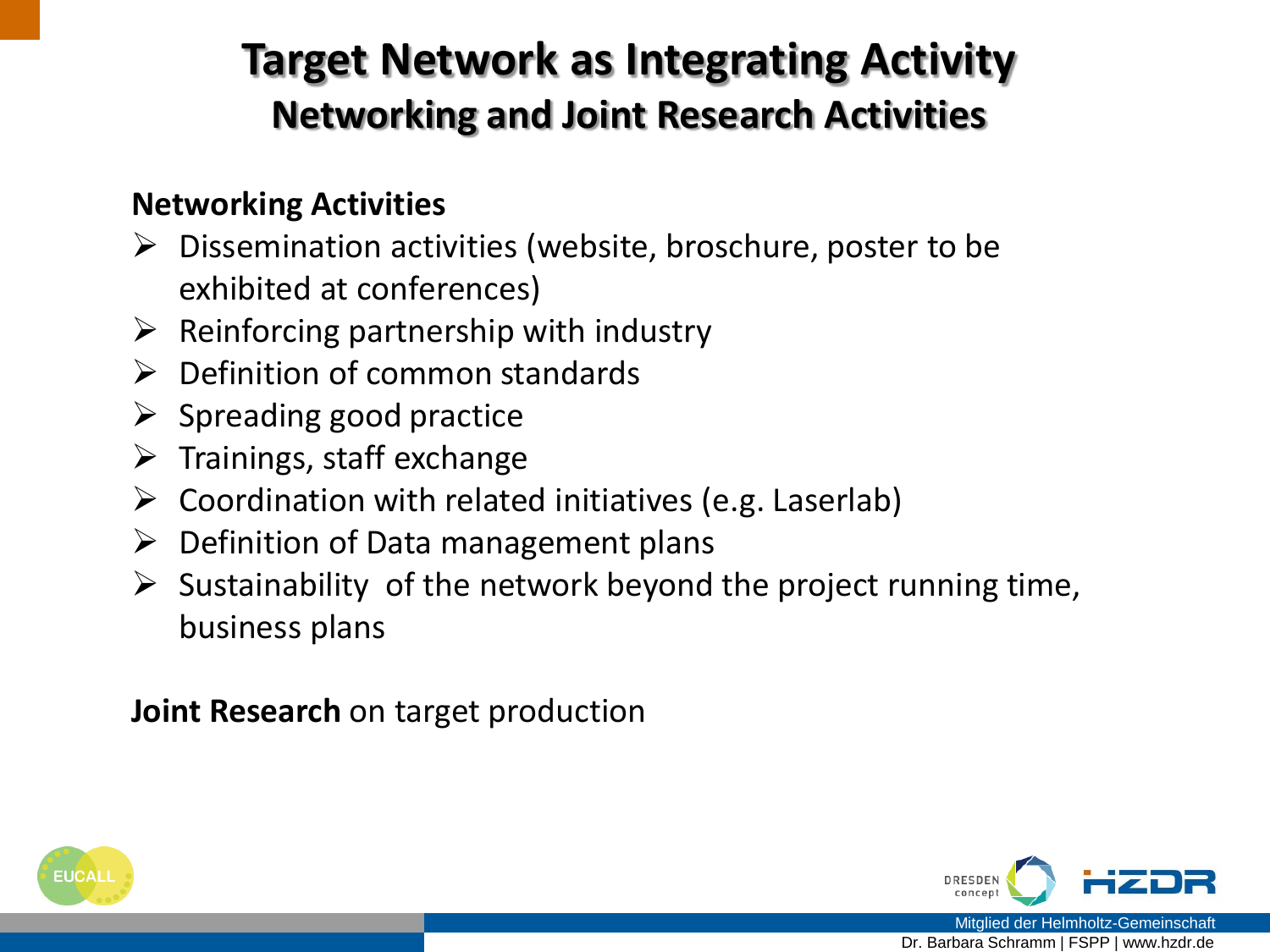### **Lobbying for a call When ?**

#### **Schedule for the preparation of the work programme 2018-2020**





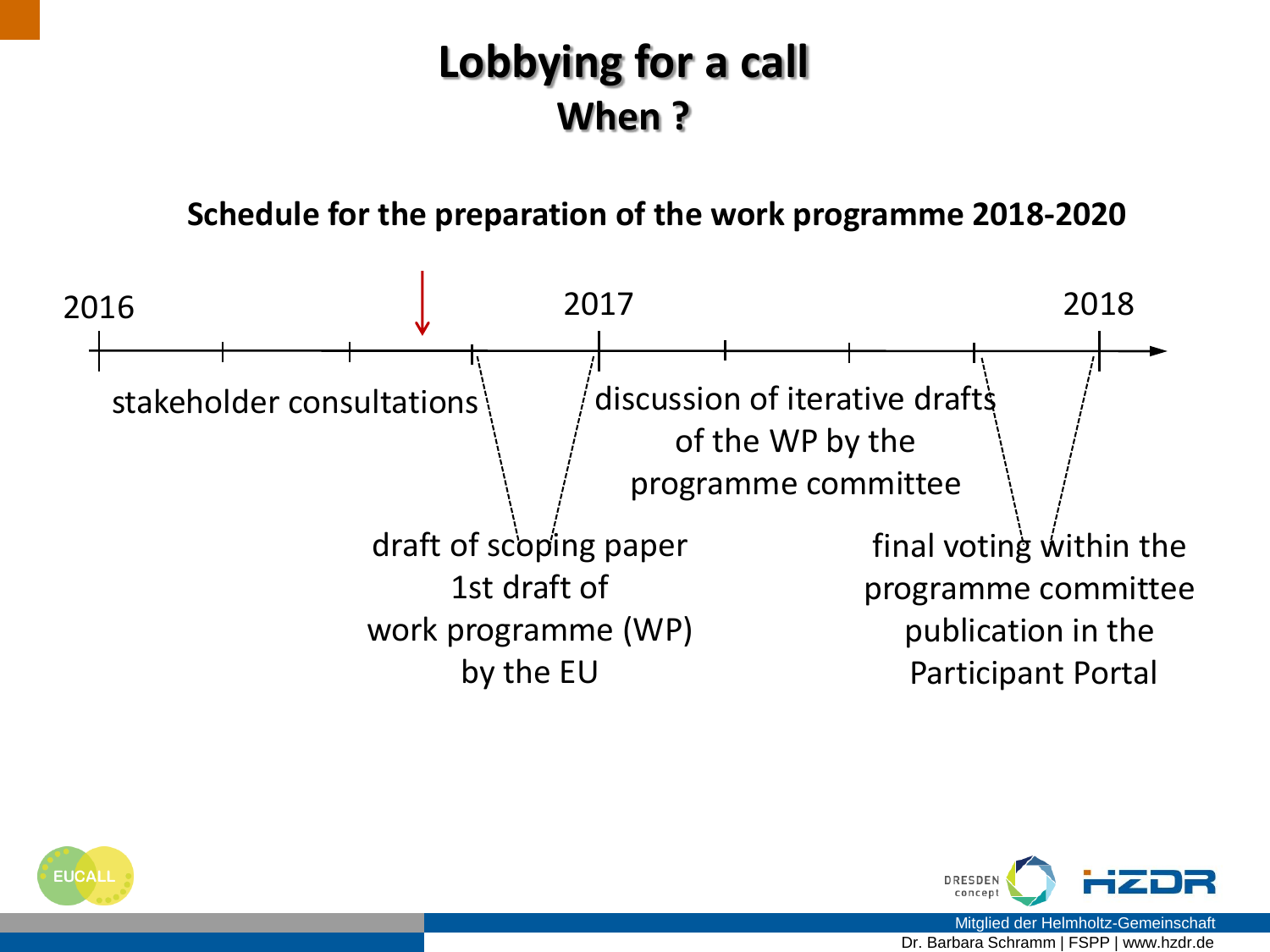### **Lobbying for a call … and how?**

- $\triangleright$  produce a white paper as a result of this workshop
- $\triangleright$  spread knowledge
	- National Contact Points (represented in the programme committee!) complementarily in as many EU member states as possible !!!
	- European Commission
		- e.g. exploiting the channels of the Helmholtz office in Brussels
- $\triangleright$  convince the EU of the benefit of the target network which will
	- $-$  ensure competitiveness of Europe on a global scale
	- contribute to the creation of jobs and growth in Europe
	- leverage the potential of EU-13 states by ensuring the supply of the targets needed at the ELI facilities and by stimulating the settlement of target producing SMEs in the vicinity of them
- $\triangleright$  be flexible and react on new developments (bottom-up/ top-down calls; European Training Networks, COST)